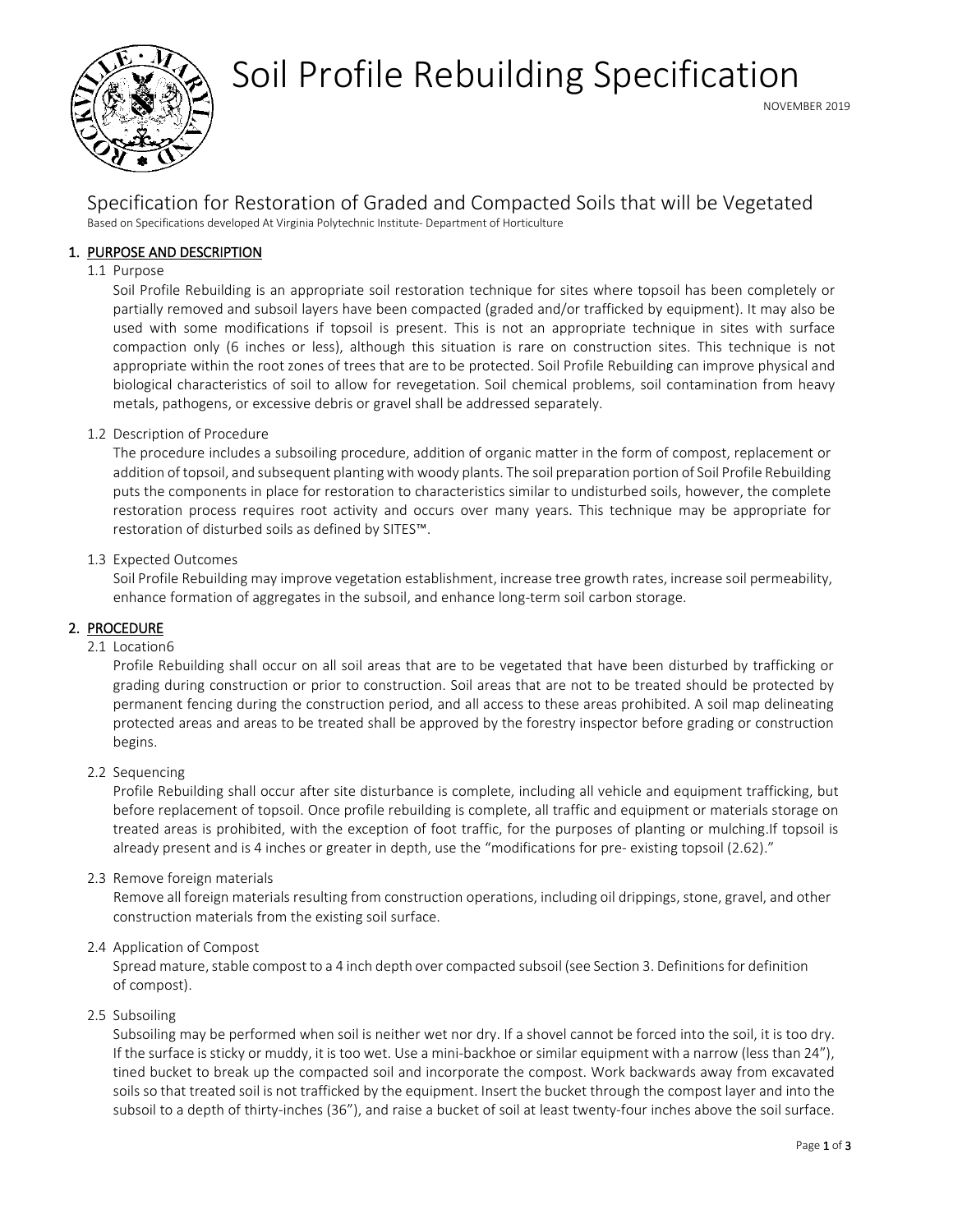Tip the bucket and allow soil to fall. Repeat this procedure until no clumps of compacted soil larger than 12 inches in diameter remain. The tines of the bucket can be used to break apart larger clumps if necessary. 50% of the soil shall be in clumps 6 inches or smaller. No clumps shall be greater than 18" in diameter. The subsoiling is not intended to homogenize the compost and soil, but rather loosen the soil to a thirty-six inch depth and create veins of compost down to that depth as well. To ensure that subsoiling reached the appropriate depth, a push tube soil sampler shall be used to verify compost is present at thirty-six inch depth.

## 2.6 Replacement of topsoil

# *2.6.1 Standard procedure*

Stockpiled topsoil, or additional topsoil if none is available from the site, shall be returned to the site to a four (4) inch minimum depth (see *Section 3.3 Definitions* for definition of topsoil). If soil was severely disturbed (see definitions), a six (6) to eight (8) inch minimum shall be replaced with topsoil that meets city standards.

# *2.6.2 Modification if significant topsoil is already present before Profile Rebuilding is initiated Case 1:*

At least four inches of topsoil is present on the site after construction activities are completed AND soil is not severely disturbed (see *Section 3.3 Definitions* for description of severely disturbed). *Case 2:*

Less than four inches of topsoil is present on site after construction activities were completed but before Profile Rebuilding is initiated, OR soil is severely disturbed (see *Section 3.3 Definitions* for description of severely disturbed).

For Case 1: A minimum of three inches additional topsoil shall be placed over the subsoiled layer before tilling.

For Case 2: Follow *Section 2.6.1 Standard procedure*, as if no topsoil had been present.

# 2.7 Tilling

Rototill topsoil to a depth of six to eight inches when soil is neither dry nor very moist. Rototilling depth should cross the interface with the subsoiled layer by a minimum of one (1) inch and can be verified with a random sampling with a push tube soil sampler.

# 2.8 Planting

Plant the site with woody plants, trees or shrubs, at a density that insure a minimum of 50% of the site will be occupied with roots within 10 years. Planting of at least one large stature tree (e.g., one that will mature at approximately 60-70 feet in height) or 20 medium stature shrubs per 5,000 sq. ft. shall be considered to achieve this.

# 3. DEFINITIONS

### 3.1 Topsoil

Soil can be considered topsoil if it originates from an A horizon of a natural soil or is a mineral soil with 4-6%% organic matter content, and a NRCS textural class similar to pre-development conditions A horizon soils for the site, or as specified by the City Forestry Division. The city Forestry Division will specify a LOAM texture in the absence of native conditions listed above. Blended soils shall not be used unless specified by the City Forestry Division. In addition, topsoil shall:

- 1. Be friable and well drained
- 2. Have a pH between 5.5-7.
- 3. Have an organic matter content between 4-6%.
- 4. Have low salinity as indicated by a soluble salt content which is less than 3 dS/m
- 5. Be free of debris, stone, gravel, trash, large sticks, heavy metals, and other deleterious contaminants, (if screening is used to remove debris, screen size must be ¾ inch or larger).
- 6. Have a nutrient profile such that it has an adequate rating, per current industry standards.
- 7. Be free of noxious weed seeds